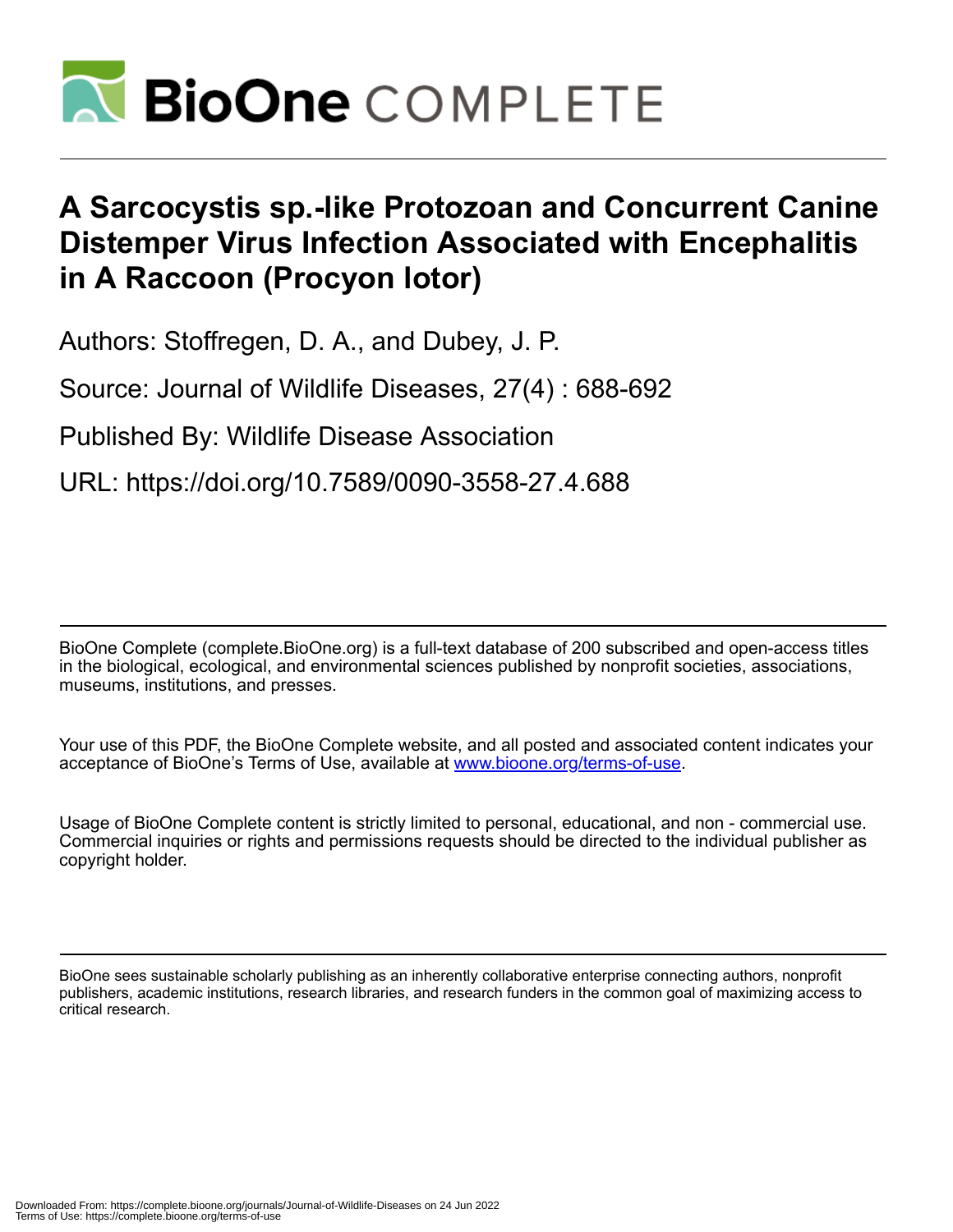## **A Sarcocystis sp.-Iike Protozoan and Concurrent Canine Distemper Virus Infection Associated with Encephalitis in A Raccoon (Procyon lotor)**

**D. A. Stoifregen' and J. P. Dubey,2** 'Department of Pathology and New York State Diagnostic Laboratory, New York State College of Veterinary Medicine, Cornell University, Ithaca, New York 14850, USA; <sup>2</sup> Zoonotic Diseases Laboratory, Livestock and Poultry Sciences Institute, Bldg. 1040, Barc-East, Beltsville, Maryland 20705, USA

ABSTRACT: A raccoon *(Procyon lotor)* with signs of weakness was captured in upstate New York (USA). Despite attempted care in a rehabilitation facility, the animal died and was examined because of suspected infectious neurologic dis ease. The cerebrum had a marked, locally ex**tensive,** neutrophilic, necrotizing encephalitis with numerous associated intralesional proto zoal organisms, and a moderate to marked multifocal penivascular nonsuppurative meningoencephalitis. Based on morphology and immunohistochemical staining, the organism was a *Sarcocystis* sp. -like protozoan. Rabies antigen and canine distemper virus (CDV) inclusions were not detected. However, the animal was positive for canine distemper virus based on peroxidase anti-peroxidase staining.

*Key words: Sarcocystis* sp. -like protozoan, schizonts, raccoon, *Procyon lotor,* necrotizing encephalitis, canine distemper virus, case re port.

*Toxop!asma gondii* and *Neospora cani num* are two apicomplexan protozoan par asites often associated with clinical en cephalomyelitis in carnivores (Dubey and Beattie, 1988). Most cases of clinical toxoplasmosis in dogs, raccoons and foxes are associated with concurrent canine distemper virus infection (CDV). Alternatively, clinical neosporosis is often a pri mary pathogen in dogs (Dubey et al., 1988). Recently, a new *Sarcocystis* sp.-like protozoan parasite was found concurrently with CDV infection in a raccoon with en cephalitis from Ohio (USA) (Dubey et al., 1990). We report a similar case in a rac coon from near Ithaca, New York (USA).

A mature, female raccoon was noted to be weak and wandering in a residential area in upstate New York (Tompkins County;  $42^{\circ}20'N$ ,  $76^{\circ}20'W$ ). At a wildlife rehabilitation facility the animal had a good appetite and grew stronger and more active for several days. The raccoon then became depressed, had upper airway con gestion, and subsequently developed sei zures. It was euthanatized with ether and submitted to the Necropsy Service of the New York State College of Veterinary Medicine (Cornell University, Ithaca, New York 14850, USA).

The raccoon weighed 3.55 kg and was in good nutritional condition. There was bilateral mucopurulent oculonasal discharge. No other gross abnormalities were noted. The presumptive diagnosis was ca nine distemper virus (CDV) infection. Specimens of liver, skeletal muscle, kidney, lung, small intestine, spleen, urinary bladder, colon, heart, pancreas, duodenum, jejunum, zygomatic gland, brainstem, cerebellum and cerebrum were fixed in 10% buffered neutral formalin, processed in a routine manner, embedded in paraffin, cut at 4  $\mu$ m and stained with hematoxylin and eosin.

Histologic examination revealed a marked, locally extensive, neutrophilic, necrotizing encephalitis with numerous intralesional protozoa! organisms, and moderate to marked multifocal, perivascular, nonsuppurative meningoencephalitis with lesser number of eosinophils  $(Figs. 1, 2)$ . Other findings included mild multifocal interstitial pneumonia, moderate multifocal nonsuppurative interstitial nephritis, and *Sarcocystis kirk patricki* sarcocysts (Snyder et a!., 1990) in skeletal and cardiac muscles. There were no CDV inclusion bodies noted in any tissues. A fluorescent antibody test for rabies virus (Trimarchi et al, 1991) on cerebrum, cerebellum, and brainstem was negative at the New York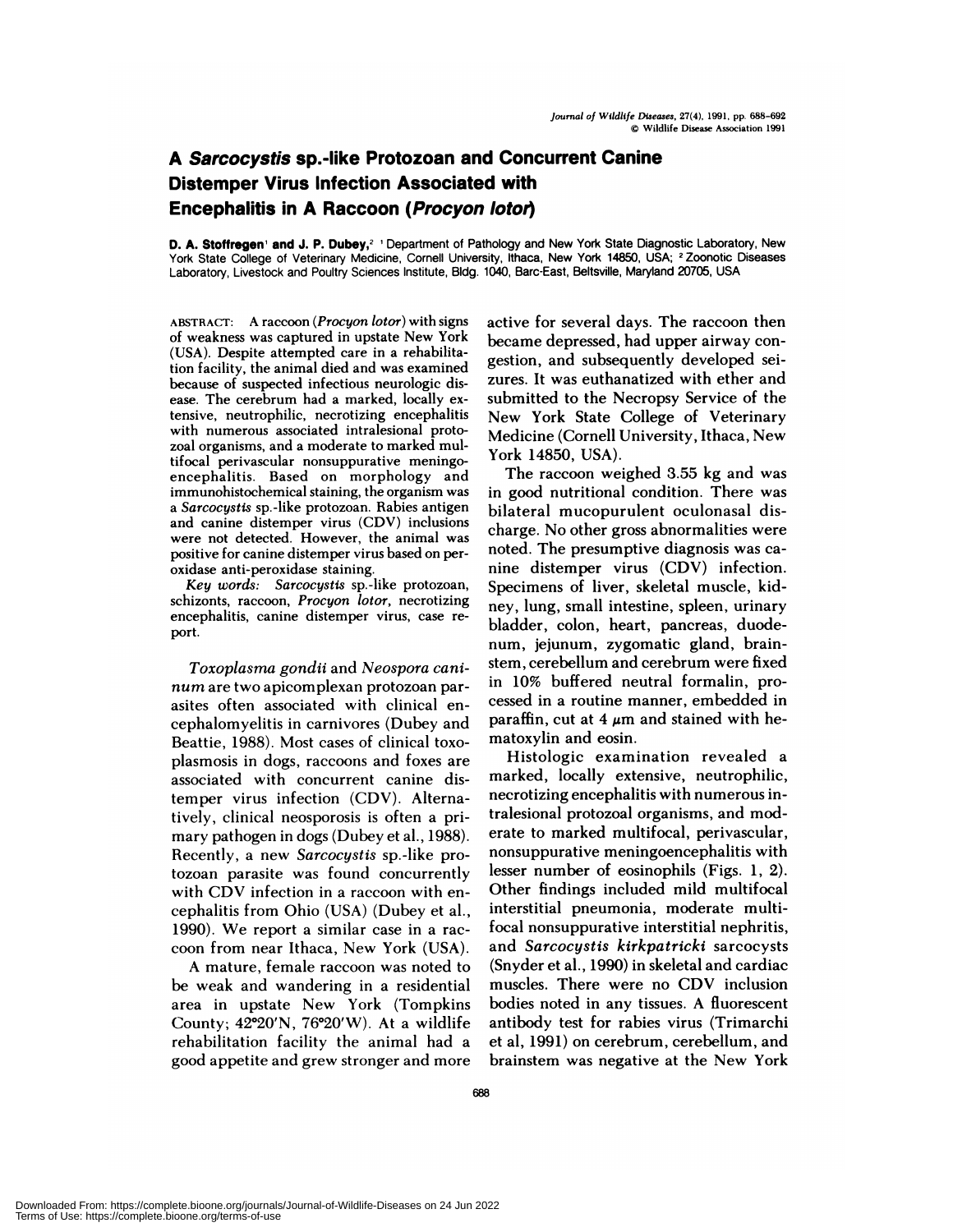





FIGURE 3. Astroglial cell stained with CDV **monoclonal antibody in** the lesion of a raccoon. Diaminobenzidine (DAB) chromagen and hematoxylin counterstain. Bar = 20  $\mu$ m.

State Department of Health (Rabies Laboratory, Albany, New York 12201, USA). A peroxidase-antiperoxidase (PAP) immunohistochemica! procedure (Sternberger, 1979) utilizing a monoclonal antibody to the NP protein of CDV (gift of Dr. C. Orvell, Stockholm, Sweden) on unstained  $4 \mu m$  brain sections gave positive results, especially in corona radata and parahippocampal white matter, as well as mononuclear cells and fibroblasts in leptomen-

 $\overline{\phantom{0}}$ 

**FIGURE** 1. Marked multifocal to 'ocally extensive encephalitis and moderate to marked multifocal perivascular nonsuppurative meningoencephalitis in the cerebral cortex of a raccoon. H&E. Bar = 100  $\mu$ m.

FIGURE 2. Higher magnification showing the neutrophilic necrotizing inflammatory response to the *Sarcocystis* sp.-like organism in a raccoon. H&E Bar  $= 50 \mu m$ .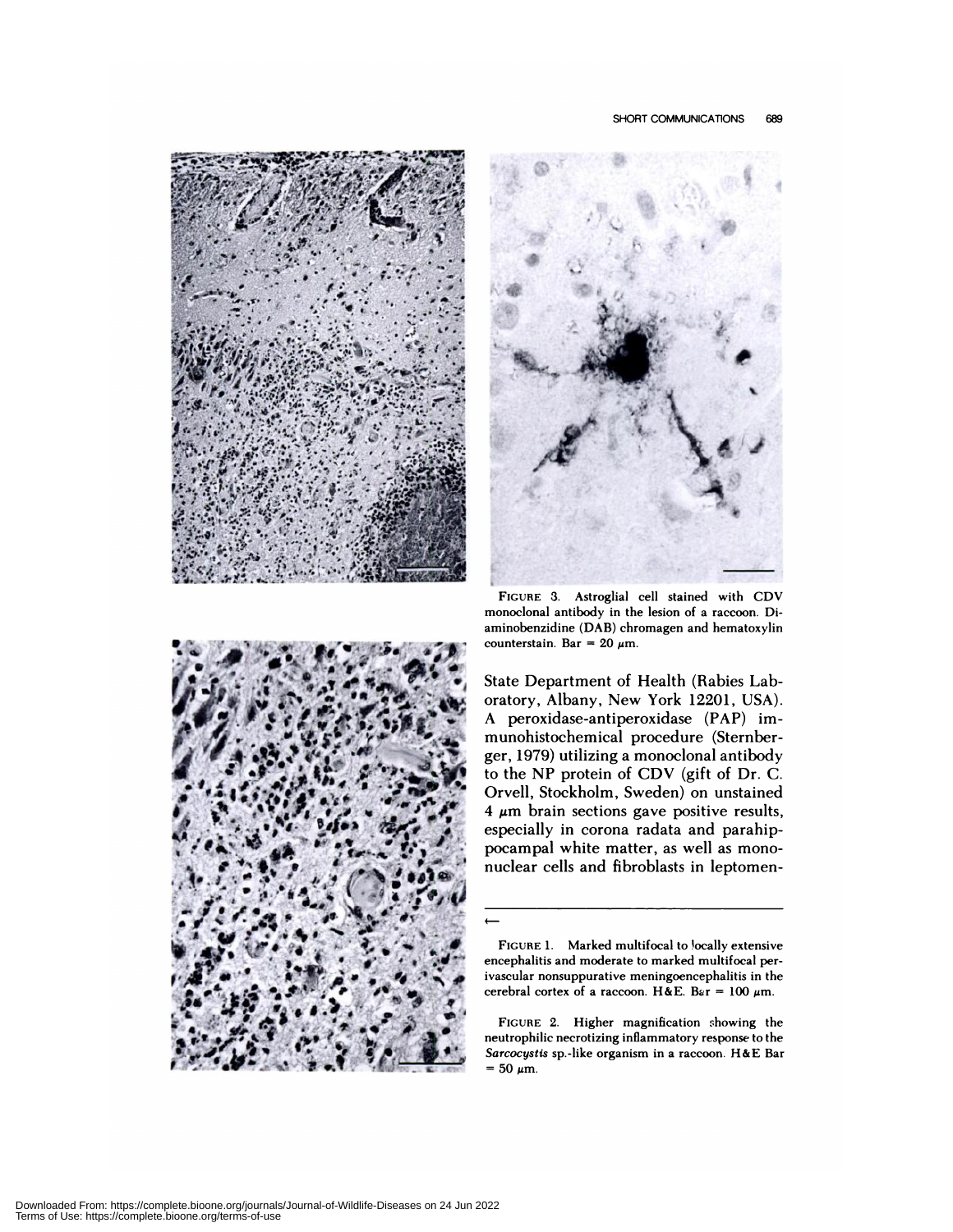

FIGURE 4. Meningial fold between cortical gyri (C) of a raccoon. Note the stained round cells (R) and fibroblasts, both adventitial (A) and perivascular (P). **DAB/hematoxylin.** Bar =  $100 \mu m$ .

ingeal and perivascular adventitia (Figs. 3, 4); an irrelevant monoclonal antibody (as citic fluid) was used as the negative control on the same tissue; both monoclonal antibodies were used at a  $1:1,000$  dilution. Diaminobenzidine (DAB) was the chromagen used and hematoxylin was the counterstain.

Within the cerebral malacic foci, protozoa were seen in neurons and in macrophages (Figs. 5, 6). The parasite divided by endopolygeny (Dubey et a!. *,* 1989). Uninucleated to fully developed schizonts were seen, sometimes in one field (Fig. *7).* Merozoites were arranged haphazardly or in a rosette around a residual body. Mero zoites were approximately  $4 \times 1 \mu m$ . The organisms stained with *S. cruzi* antiserum but not with antisera against *T. gondii* and *N. caninum* in an immunhistochemical test (Lindsay and Dubey, 1989). The antisera were prepared in rabbits and appropriate



FIGURE 5. Numerous individual merozoites (arrows) of *Sarcocystis* **sp.-like organism in a degener**ating neuron of a raccoon. H&E. Bar =  $10 \mu m$ .

controls were included (Lindsay and Dubey, 1989; Dubey et a!., 1990).

Based on morphologic and antigenic differences, the organism was not *T. gondii* or *N. caninum* because these pathogens divide by endodyogeny whereas the or ganism in our raccoon divide by endopolygeny. It is identical structurally with the *Sarcocystis-like* protozoan recently found in a raccoon from Ohio (Dubey et a!., 1990) and to the organism *(S. neurona)* causing equine protozoal myeloencephalitis (Dubey et a!., 1991).

The relative role of apicomplexan protozoa and CDV infection in the etiology of clinical encephalitis is not fully understood. Canine distemper virus is known to be immunosuppressive and has often been associated with canine, fox, and raccoon cerebral toxoplasmosis. The toxoplasmosis may result from reactivation of latent encysted bradyzoites.

A recent case of concurrent cerebral *Sarcocystis* sp.-like protozoa! encephalitis and CDV infection in an Ohio raccoon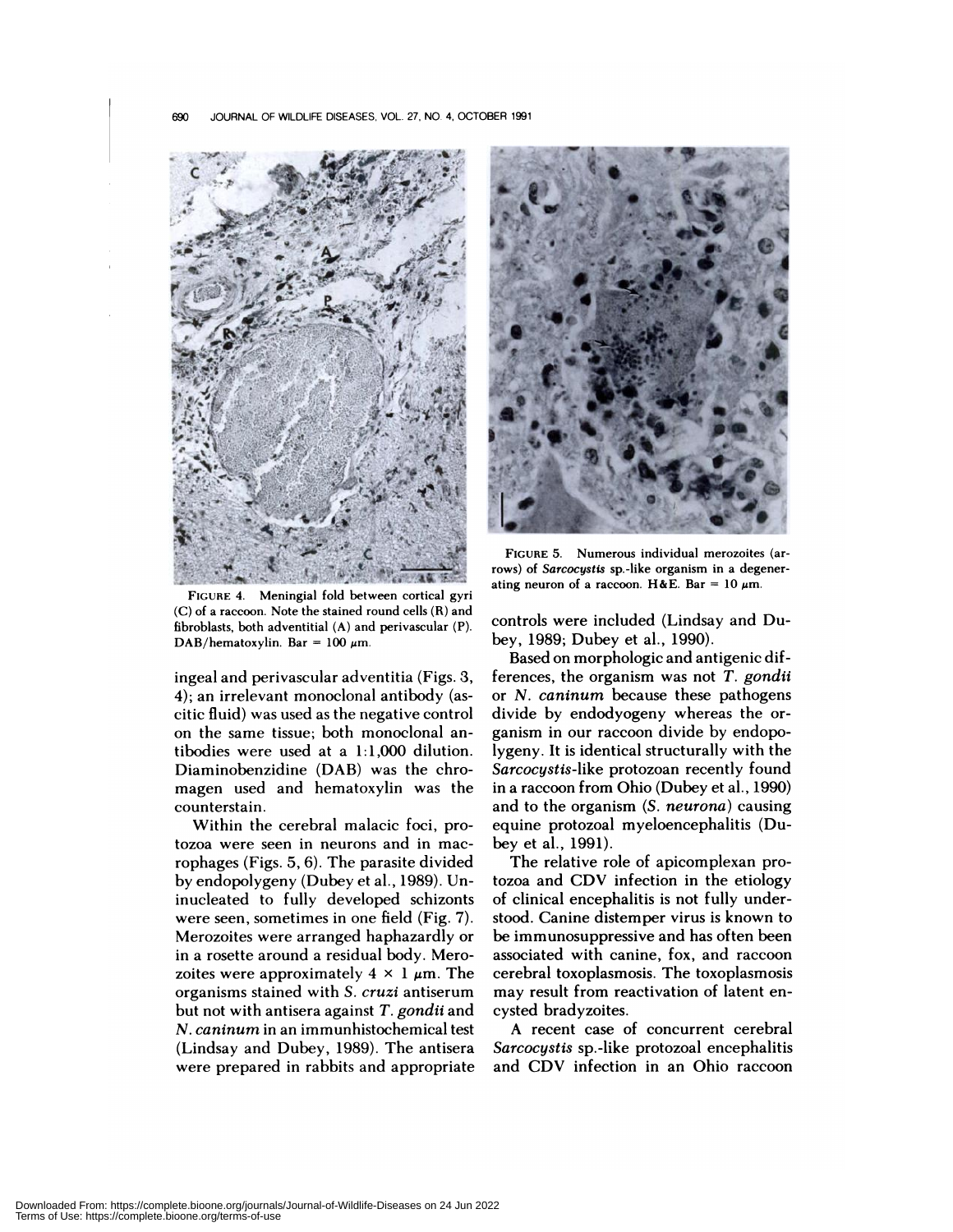

FIGURE 6. Several schizonts of a *Sarcocystis* sp.-like protozoan in a malacic area of a raccoon brain. Note the rosette arrangement of merozoites (arrows). H&E. Bar = 10  $\mu$ m.



**FIGURE** 7. Seven schizonts (A to C) of a *Sarcocystis* sp.-like organism in presumed order of development. A is an uninucleate schizont with a prominent nucleolus and E is a schizont with a multilobulated nucleus. F and C aremature schizonts with merozoites. The host cell nucleus (arrowheads) is indented. H&E. Bar **=**  $10 \mu m$ .